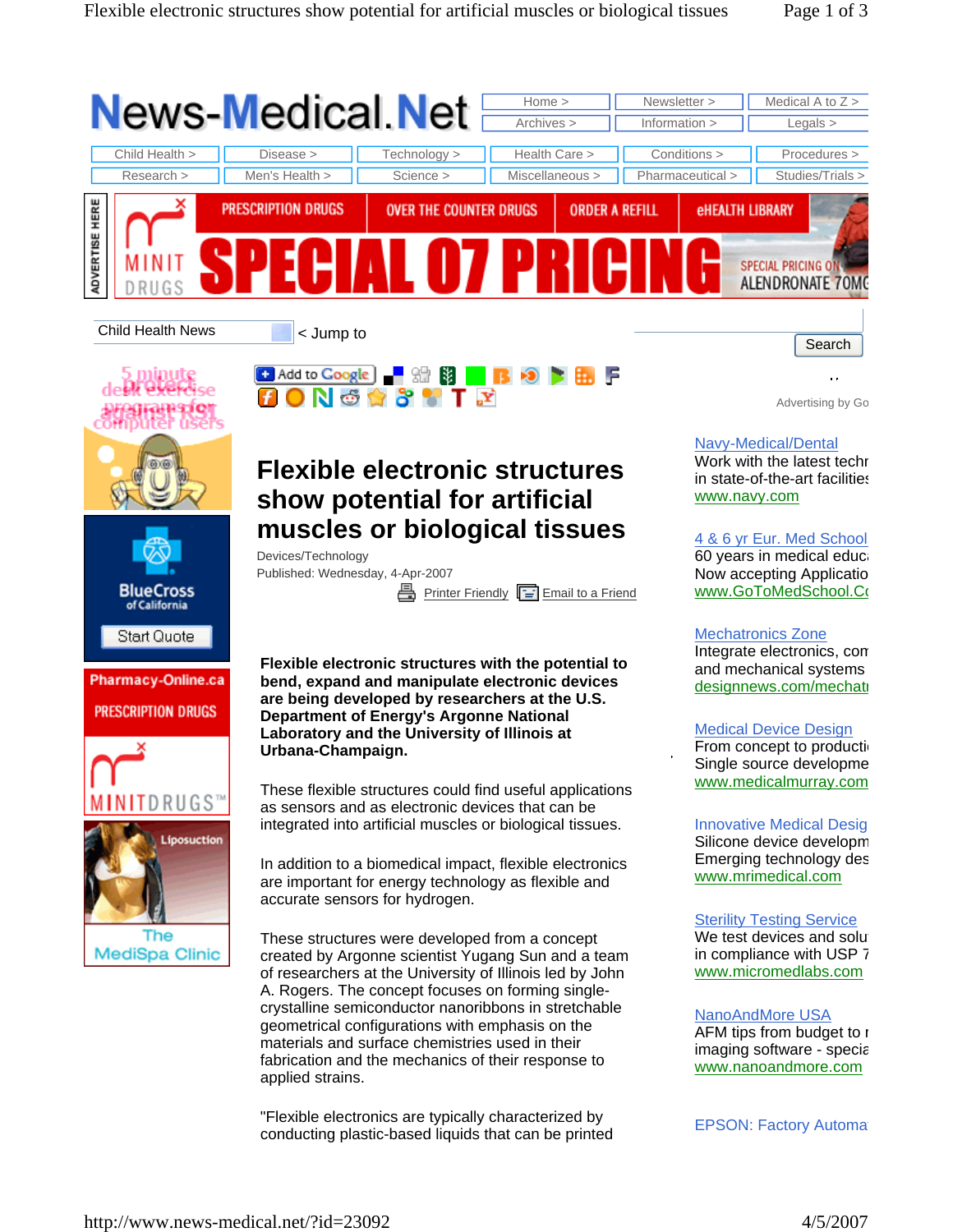onto thin, bendable surfaces," Sun said. "The objective of our work was to generate a concept along with subsequent technology that would allow for electronic wires and circuits to stretch like rubber bands and accordions leading to sensor-embedded covers for aircraft and robots, and even prosthetic skin for humans.

"We are presently developing stretchable electronics and sensors for smart surgical gloves and hemispherical electronic eye imagers," he added.

The team of researchers has been successful in fabricating thin ribbons of silicon and designing them to bend, stretch and compress like an accordion without losing their ability to function. The detailed results of these findings were published in the Journal of Materials Chemistry paper, " Structural forms of single crystal semiconductor nanoribbons for highperformance stretchable electronics," which is available online at

http://www.rsc.org/Publishing/Journals/JM/article.asp? doi=b614793c .

Before coming to Argonne in August of 2006, Sun worked as a research associate under John A. Rogers at the University of Illinois at Urbana-Champaign where this project was first initiated. With the opening of Argonne's Center for Nanoscale Materials late last year, he was attracted by the facility's ability to enhance scientists' investigations in the properties of materials at nanoscale dimensions.

The Center for Nanoscale Materials at Argonne integrates nanoscale research with Argonne's existing capabilities in synchrotron X-ray studies, neutronbased materials research and electron microscopy with new capabilities in nanosynthesis, nanofabrication, nanomaterials characterization, and theory and simulation.

With the many resources at Argonne at his disposal, Sun plans to expand his research to focus on applications in other biological and chemical sensors.

http://www.anl.gov

Would you like to **register** for our weekly **NO-NONSENSE Medical News Letter**? At the end of each week we'll send you an email containing links to the most popular articles (by page impression) from your chosen categories that appeared on News-Medical.Net in that week. You will **NOT** be bombarded with advertising and you **CAN** unsubscribe at any time. **Click here** for more information.

High speed Assembly Ro PC based controls, and V www.robots.epson.com

Understanding Hedge Fu Free Book:" Guide to Understanding Hedge Fu Hedge-Fund-Investing.co

## AFM Microscopy

Nanoscale Bio, Semicond Ultimate resolution and re www.psiainc.com

**Precision Micro Machinin** 

Precision CNC Machining Medical, Aerospace & De www.axiotec.net

## Testing Instruments

Medical Device Developm Tissue Engineering/Matlâ www.bose-electroforce.co